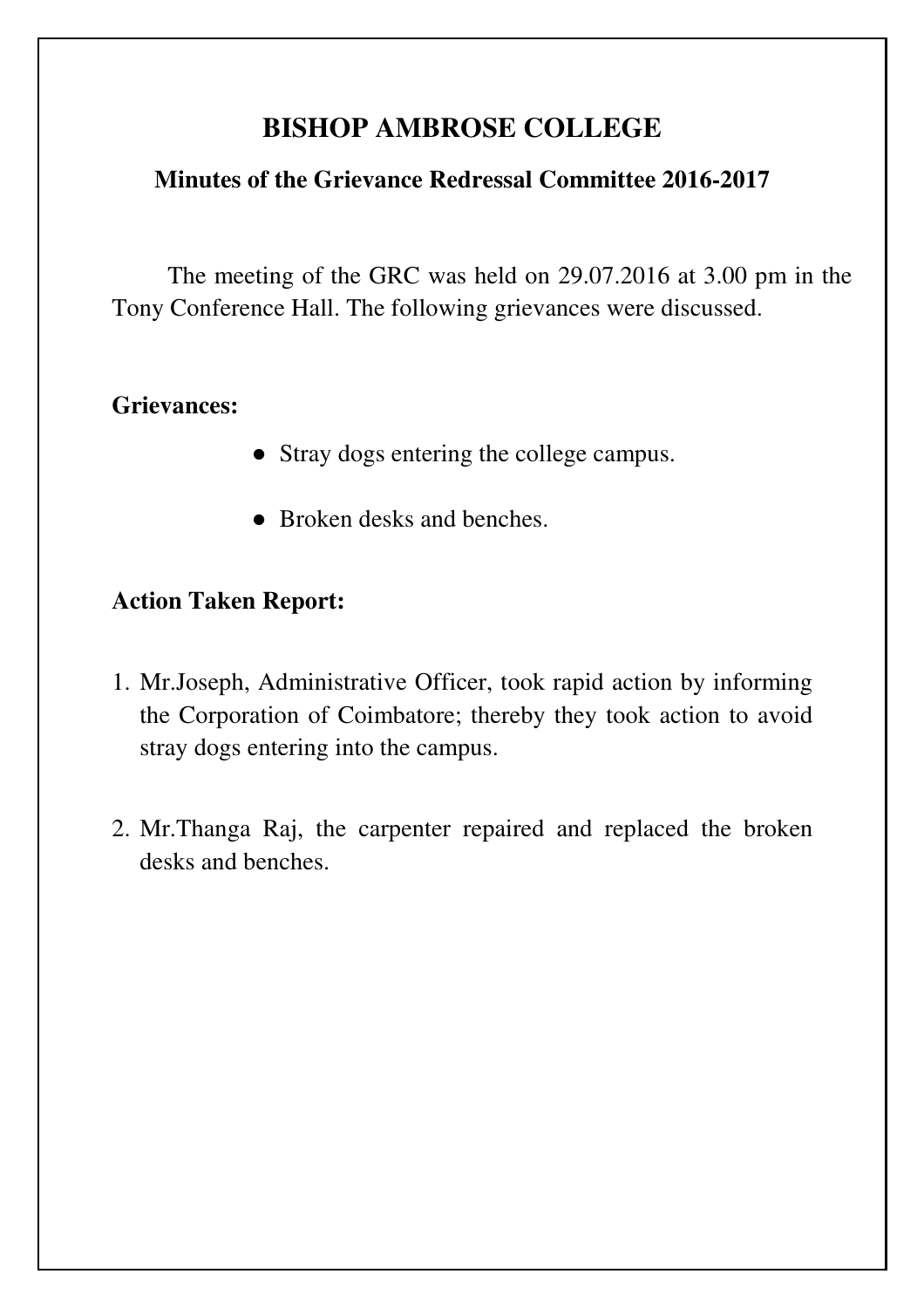#### **Grievance Redressal Committee**

Members who attended the meeting on 29.07.2016

| S. No.         | Name                                                               | Signature         |
|----------------|--------------------------------------------------------------------|-------------------|
| 1              | Mrs. C. Antony MetildaDevera<br>Asst. Professor, Computer Science  | Chilosynelilata.c |
| $\overline{2}$ | Mrs. A. Pouline Juliet<br>Asst. Professor, Management Studies      | APortil           |
| 3              | Mr. J. Balakrishan<br>Asst. Professor, Commerce                    | J. Balifin        |
| 4              | Mrs. P. FelcyChristinal<br>Asst.Professor, Corporate Secretaryship | Platitum          |
| 5              | Mrs. T. Santhi<br>Asst. Professor, Mathematics                     | 7. Santha.        |



A-Pelison

Principal<br>Bishop Ambrose College,<br>Coimbators,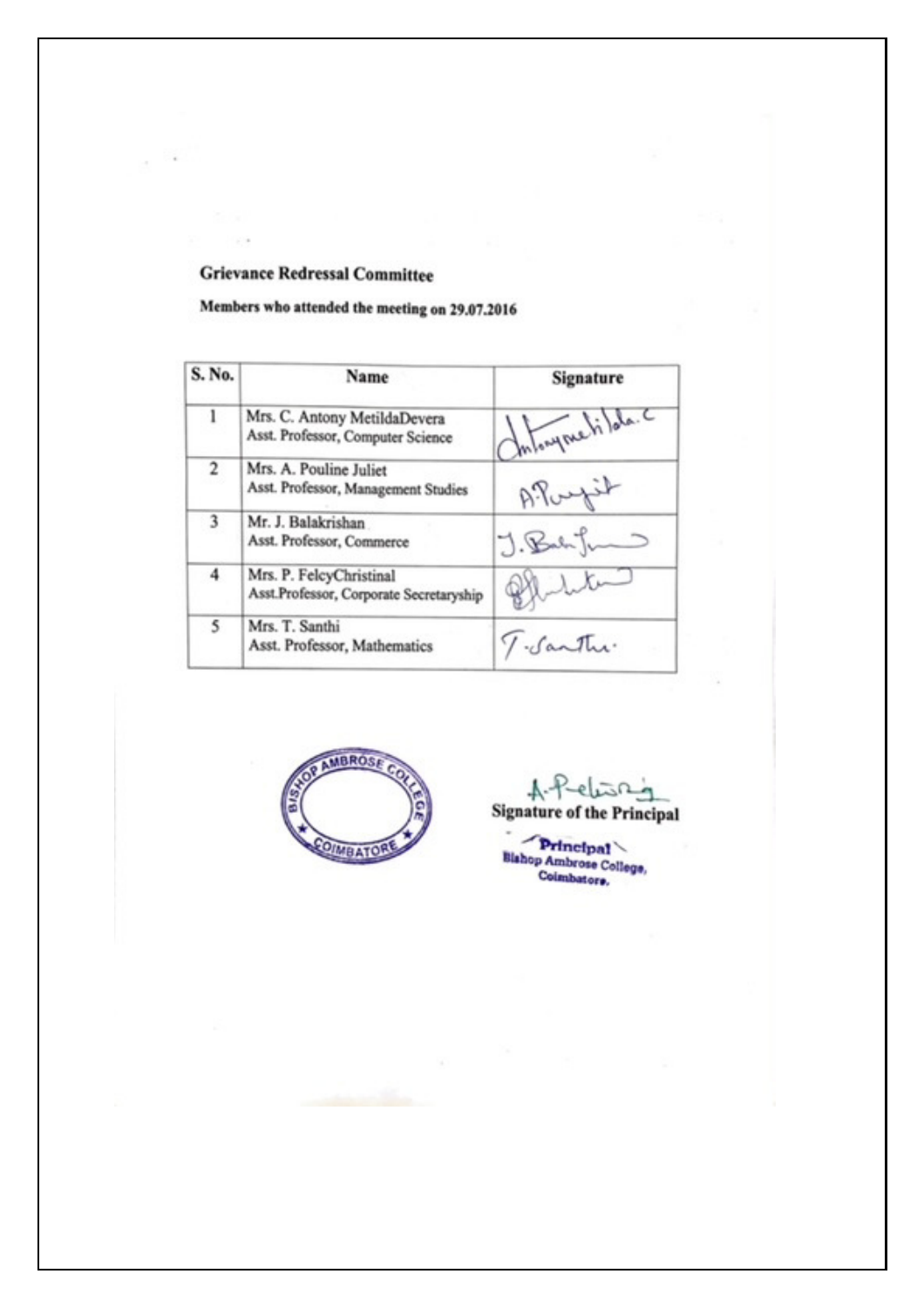# **BISHOP AMBROSE COLLEGE**

## **Minutes of the Grievance Redressal Committee2016-2017**

The meeting of the GRC was conducted in the Tony Conference Hall on 03.12.2016 at 11.00 am. Grievances expressed by the students were discussed in the meeting.

### **Grievance:**

● Stagnation of water in the campus during rainy seasons.

# **Action Taken Report:**

 $\triangleright$  Stagnation of water resolved before the season starts.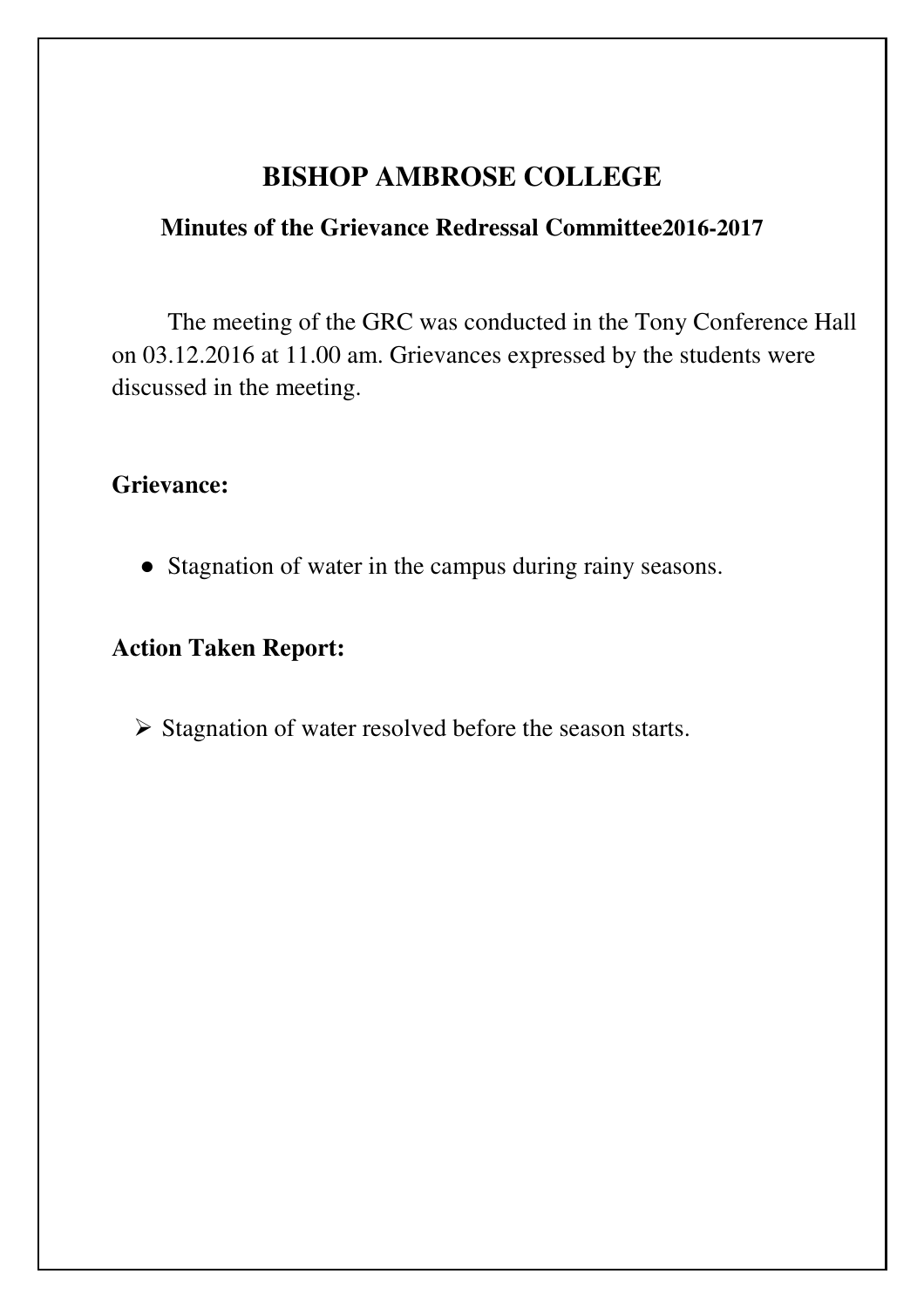#### **Grievance Redressal Committee**

 $\rightarrow$ G

# Members who attended the meeting on 03.12.2016

| S. No.       | Name                                                               | Signature          |
|--------------|--------------------------------------------------------------------|--------------------|
| $\mathbf{1}$ | Mrs. C. Antony MetildaDevera<br>Asst. Professor, Computer Science  | Chilory are tildac |
| 2            | Mrs. A. Pouline Juliet<br>Asst. Professor, Management Studies      | Albergit           |
| 3            | Mr. J. Balakrishan<br>Asst. Professor, Commerce                    | $7.$ Bab $1 -$     |
| 4            | Mrs. P. FelcyChristinal<br>Asst.Professor, Corporate Secretaryship | Politic            |
| 5            | Mrs. T. Santhi<br>Asst. Professor, Mathematics                     | T-Sanktu           |



Signature of the Principal

Principal<br>Bishop Ambrose College, Colmbatore.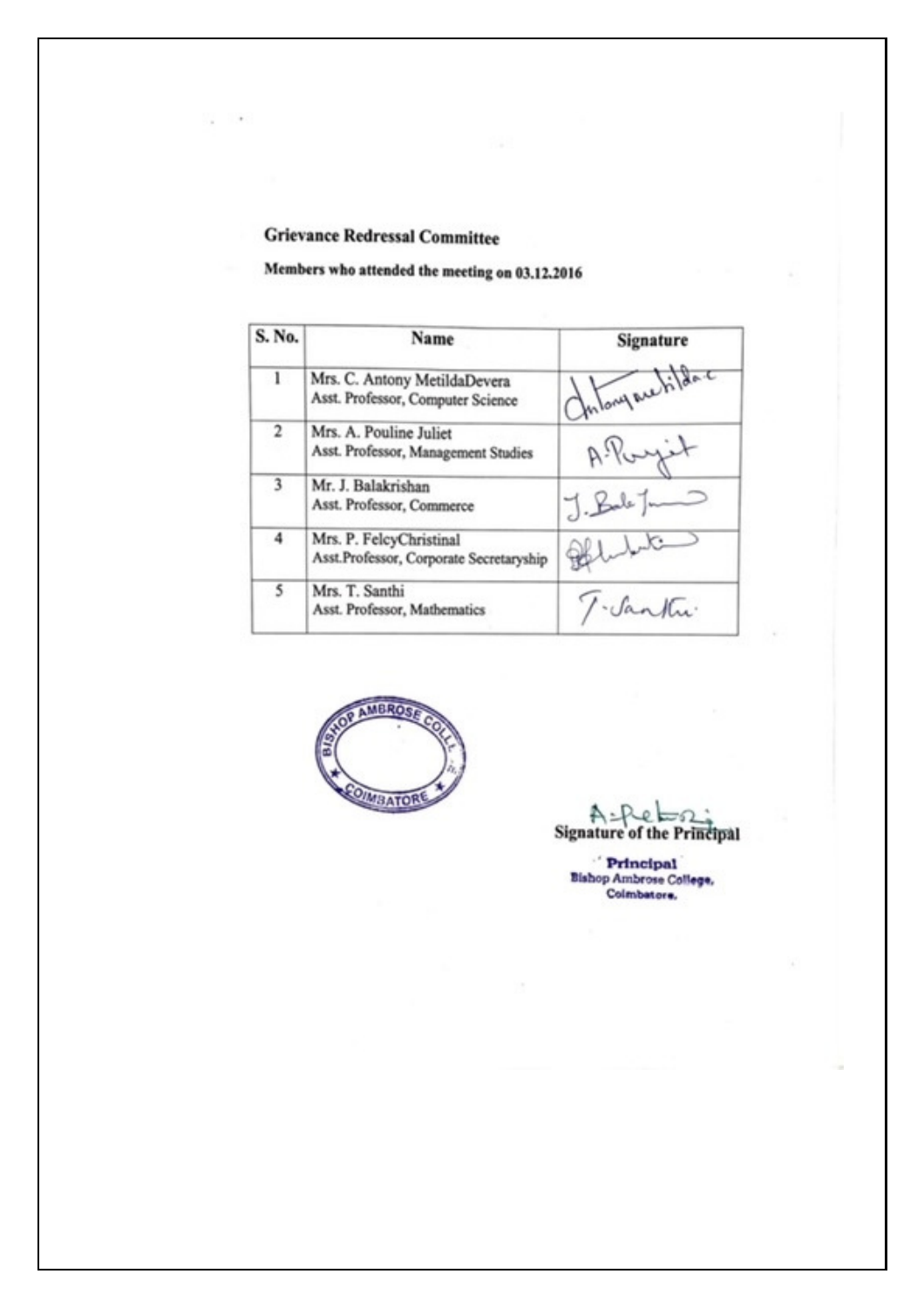### **BISHOP AMBROSE COLLEGE**

### **Minutes of the Grievance Redressal Committee2016-2017**

The meeting of the GRC for the academic year 2016-2017 was held on 15.02.2017 at 02.30 pm in the Tony Conference Hall. The following grievances were discussed during the meeting.

### **Grievances:**

- To improve the quality of the Audio Systems during college functions.
- To fix the broken windows in the following rooms:

No's.201,108, 207 and 102.

### **Action Taken Report:**

- $\triangleright$  New amplifiers and speakers were purchased
- Mr.Thanga Raj, Carpenter, has been assigned by the Principal to replace the broken windows in Room No's. 201, 108, 207 and 102. He replaced the Windows.